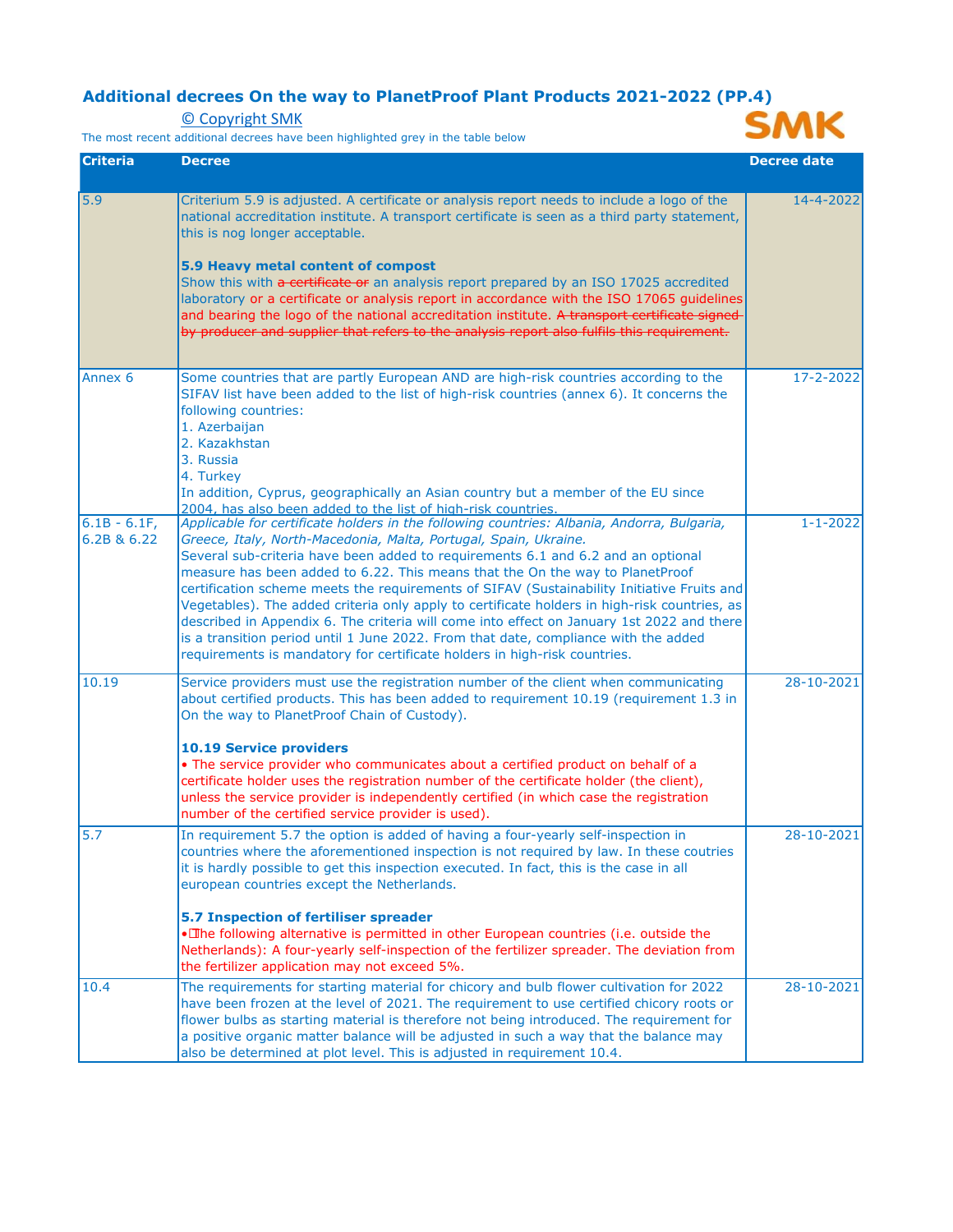| Annex 2b<br><b>List Green</b><br>products, low- | The following active substances on the list of green products, low-risk substances are<br>transfered from the category of low-risk substances to the category of basic substances:                                                                                                                                                                      | $9 - 9 - 2021$  |
|-------------------------------------------------|---------------------------------------------------------------------------------------------------------------------------------------------------------------------------------------------------------------------------------------------------------------------------------------------------------------------------------------------------------|-----------------|
| risk                                            | - Cow's milk (FU)                                                                                                                                                                                                                                                                                                                                       |                 |
| substances                                      | - Allium cepa extract (FU)                                                                                                                                                                                                                                                                                                                              |                 |
|                                                 | The following active substances are added to the category of low-risk substances with<br>addition of a bonus point:<br>- 24-Epibrassinolide (EL)                                                                                                                                                                                                        |                 |
|                                                 | - Aqueous extract from the germinated seeds of sweet Lupinus albus (FU)                                                                                                                                                                                                                                                                                 |                 |
|                                                 | These active substances are classified as low-risk substances within the EU, thereby<br>complying to the On the way to PlanetProof conditions for this type of substance.                                                                                                                                                                               |                 |
| 10.21                                           | The following text has been added to the assessment guideline of criterion 10.21 in<br>addition to the explanation for inspectors on selecting the products for the tracking<br>tests:                                                                                                                                                                  | $11 - 2 - 2021$ |
|                                                 | "If central purchasing takes place in the retail organization and the registration of<br>delivered products in the store is identical to the sold products which are registered in<br>the distribution centre, the inspector is allowed to choose the batch(es) for the tracking<br>test in the distribution centre."                                   |                 |
|                                                 | The inspector will still visit the store branches that haven been selected for the yearly<br>inspection, to check compliance of the communication criteria.                                                                                                                                                                                             |                 |
| 2.10                                            | The active substance limit for red beets has been increased by $1,0$ kg from 2,5 kg to 3,5<br>kg.                                                                                                                                                                                                                                                       | 24-6-2021       |
| Annex 2b<br><b>List Green</b><br>products, low- | The following active substances are added to the list of green products, low-risk<br>substances, with addition of a bonus point:                                                                                                                                                                                                                        | 24-6-2021       |
| risk                                            | - Cerevisane (FU)                                                                                                                                                                                                                                                                                                                                       |                 |
| substances                                      | - Cow's milk (FU)                                                                                                                                                                                                                                                                                                                                       |                 |
|                                                 | - Allium cepa extract (FU)                                                                                                                                                                                                                                                                                                                              |                 |
|                                                 | These active substances are classified as low-risk substances within the EU, thereby<br>complying to the On the way to PlanetProof conditions for this type of substance.                                                                                                                                                                               |                 |
| General                                         | As of June 1, 2021, four changes have been made to the General Certification<br>Conditions (two substantive and two editorial):                                                                                                                                                                                                                         | $1 - 6 - 2021$  |
|                                                 | • Article 17.3 includes conditions if a certificate holder wishes to switch to another<br>certification body. The conditions for file transfer between certification bodies were not                                                                                                                                                                    |                 |
|                                                 | complete, therefore a reference to the IAF MD 2:2017 has been included and Article 3d<br>has been added.                                                                                                                                                                                                                                                |                 |
|                                                 | • Appendix 2 contains the requirements that a certificate issued by the certification body<br>must comply with. During the evaluation of On the way to PlanetProof for vegetable                                                                                                                                                                        |                 |
|                                                 | products, the Accreditation Council noted that the product stated on the certificate does<br>not fully correspond with the products and cultivation systems for which certification can<br>be obtained under that scheme. A comment is therefore added that for certificates for                                                                        |                 |
|                                                 | On the way to PlanetProof Plant products, the cultivation system must also be stated on<br>the certificate.<br>• A textual clarification of the reference to where the communication criteria can be                                                                                                                                                    |                 |
|                                                 | found for each quality label.<br>• An editorial change in Appendix 1 regarding definitions. It said "natural or legal<br>person". This can cause confusion; it concerns the two legal entities that can submit an<br>application. Namely a natural person or a legal person. It has therefore been editorially<br>adapted to "natural or legal person". |                 |